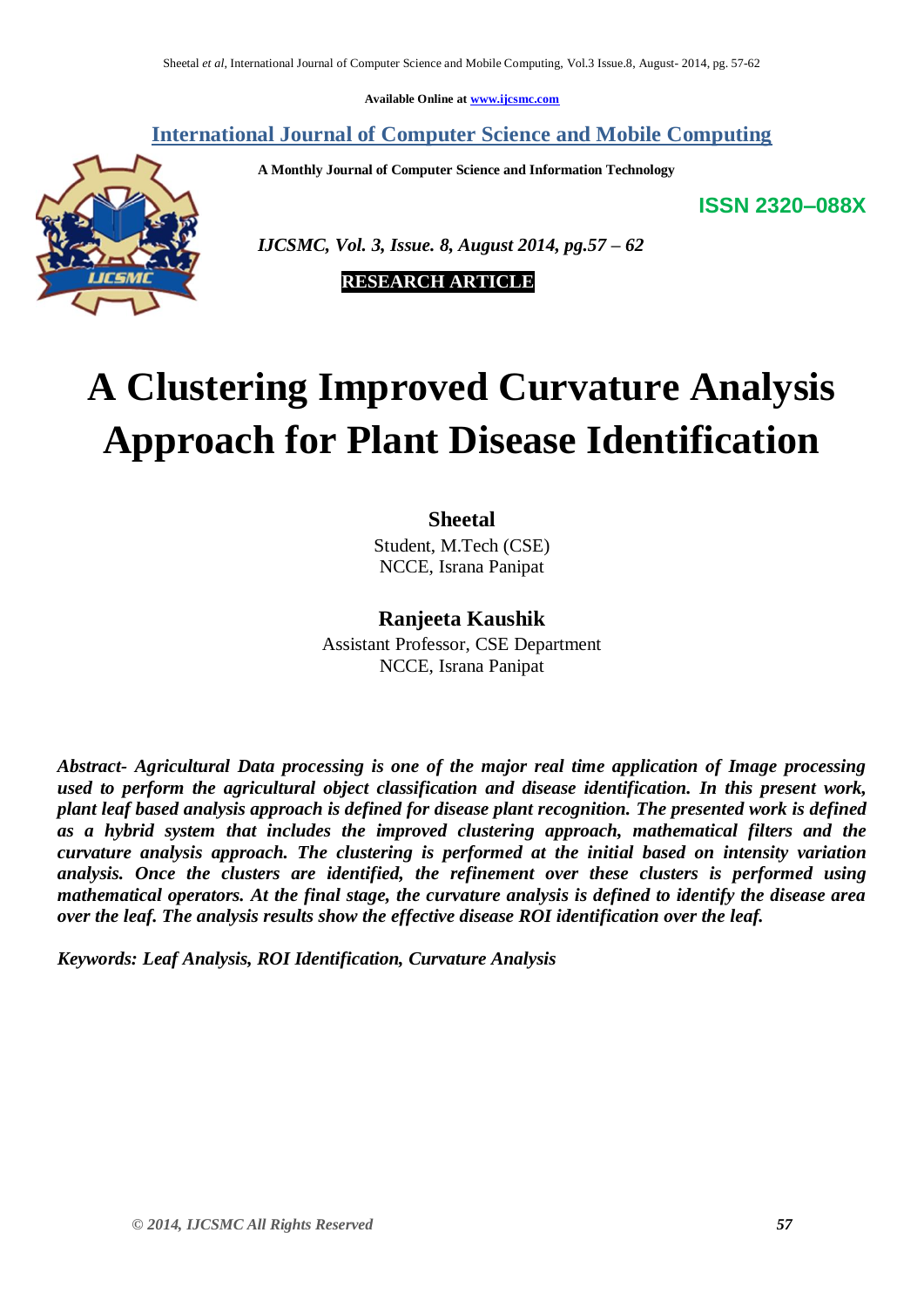#### **I. INTRODUCTION**



There are number of associated real time application of image processing.

Figure 1 : Agriculture Application Areas

Agriculture Image processing is one of such application area used to recognize the agricultural object as well as to identify the disease over the agriculture data. The agriculture processing itself includes multiple application areas shown in figure 1.

The application area includes the classification and segmentation approaches individually or collectively. The segmentation approaches are applied on single image to identify the ROI over the image. The segmentation is used as the individual approach as well as used as the intermediate stage for other approaches. These approaches include the recognition and classification of object over the image.

The work includes the identification of the disease over different agriculture objects. These objects can be fruit, leaf, root, crop or the soil. The disease identification includes the detection of disease area over the object as well to separate the disease objects over the pool. These kinds of application areas suffer from different kind of challenges. These challenges include the availability of the images as well the image descriptive information of the plant disease. These challenges are shown in figure 2. It means, disease description is not easily available respective to the image type and the descriptive image form. Another



Figure 2 : Plant Image Processing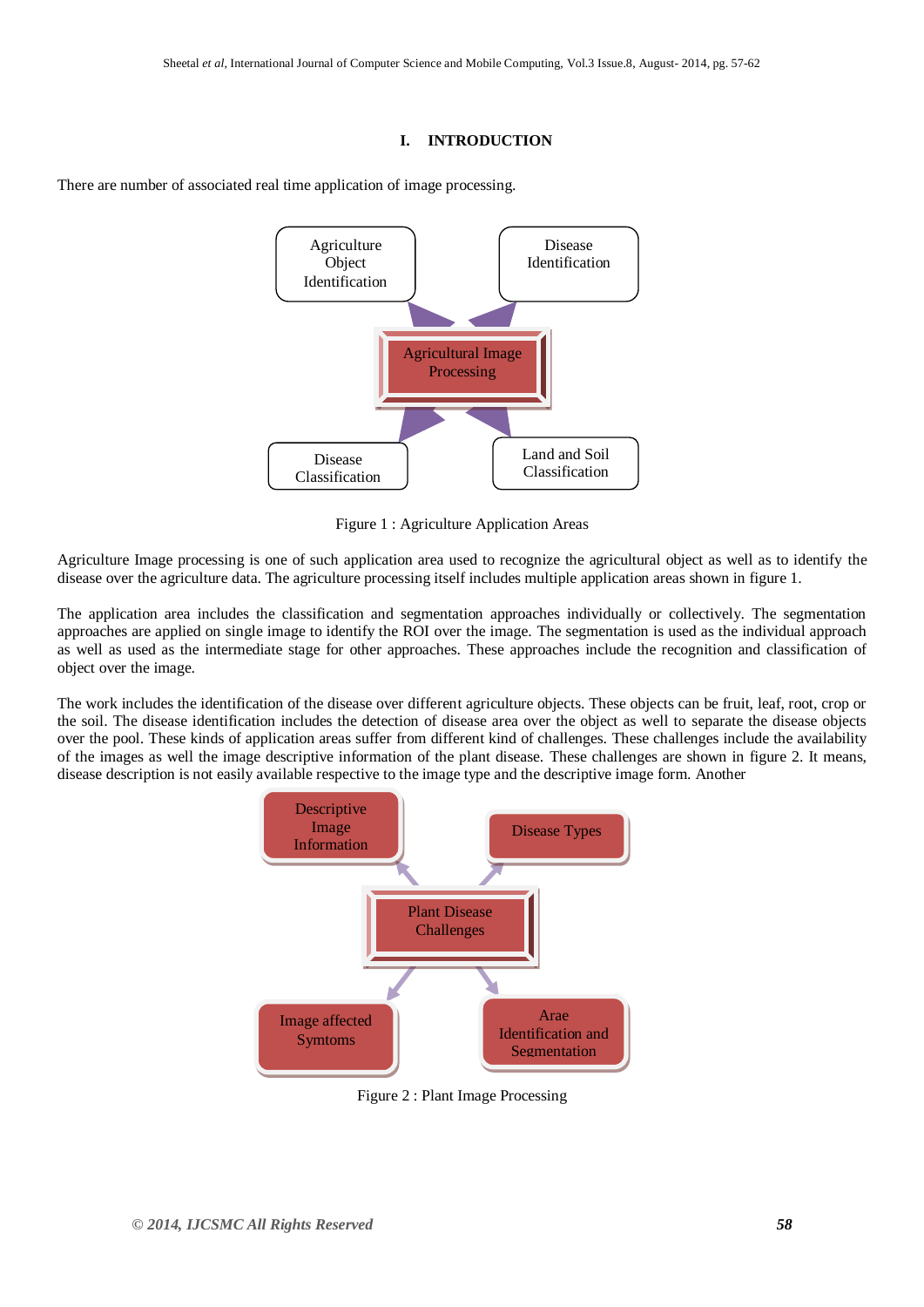associated challenge includes the quality of the image. The disease identification can be performed accurately only in case of high quality images. The feature extraction from these plant images is also a challenge. The disease identification and its formation is required to recognize the disease area accurately.

In this paper, an effective model is defined to identify the disease over the plant leaf. The work is defined based on hybrid algorithm. In this section, the generalized approach for agriculture image processing is defined. In section II, the work defined by earlier authors is defined. In section III, the work the proposed model is defined along with methodology description. In section IV, the results obtained from the work are defined. In section V, the conclusion obtained from the work is presented.

## **II. RELATED WORK**

In this section, the work defined by the earlier researchers in the area of agriculture image processing is defined. The work description related to the work is presented here under. Wu Chun[1] performed a work on SAR image processing for noise reduction over the images. Author proposes an amalgamation frame based on EMD and PCA algorithm. The frame can effectively filter the speckle noise and enhance the structure character which finally can be seen by people's eyes. Using the proposed method, the speckle noise of SAR image in different scale is filtered. At last, Author obtain the new denoised SAR image. S.Md.Mansoor Roomi[2] performed a work to perform the SAR image despeckling using DWT approach. This proposed algorithm uses new improved thresholding and polynomial soft thresholding function to threshold the non-edge component present in the corrupted image. Lavika Goel[3] performed a work on factor analysis for feature extraction using BBO approach. This paper is an analytical study and a performance based characterization of the most recent nature inspired image classification technique i.e. Biogeography based Optimization (BBO) that has been used for focused land cover feature extraction. The paper explores the behaviour of BBO over different terrain features of a multi-spectral satellite image and establishes the fact that the classification efficiency of BBO for a given land cover feature is proportional to the degree of disorder of the Digital number (DN) values of the pixels comprising that land cover feature when viewed in any of the bands of the multispectral satellite image. Patil Bhushan V.[4] performed a work on SDMS image processing. The principal idea of this system is to automate the inspection process of sheet metal components manufactured by small and medium scale industries. The motive behind developing SDMS is to reduce the time and labor spent by the industries for inspection of components. This paper shall throw light upon various aspects of image processing and will focus mainly on the details of SDMS as an application of digital image processing. H.B. Kekre[5] performed a work on SAR image segmentation using co-occurrence matrix. Author here proposed a new method as an edge detector for SAR images. It computes actual magnitude of slope in horizontal as well as in vertical direction by using any edge operator and then the resultant of these gradient of slope obtained and image of slope magnitude is constructed. On this image of slope magnitude canny's edge operator is used for getting segmented image. Dr.P.Subashini[6] performed a work on preprocessing approach for texture analysis on SAR image classification. This paper presents a preliminary study of image processing on the ice patterns in synthetic aperture radar (SAR) imagery. Here, analysis is done on the performance of texture features derived from the gray-level co-occurrence matrix based on image enhancement methods. The discrimination ability of the proposed method for texture computation is examined and compared by objective parameters. All experiments are conducted on several SAR images to provide generalizations of the results.

Triloki Pant[7] performed a work on unsupervised classification approach on SAR images. In this paper a contextual classification has been performed in an unsupervised way for SAR image. For this purpose, fractal parameters viz. fractal dimension and lacunarity is used. In order to apply the methodology, first of all a set of simulated SAR images has been generated and tested for classification and then the proposed methodology is applied on satellite SAR images. Noureddine Abbadeni[8] presented a content analysis and similarity identification under texture analysis for image reterival over the image. This paper addresses the fundamental issues of visual content representation and similarity matching in content-based image retrieval and image databases in general. In this paper, a new similarity model is introduced based on the Gower coefficient of similarity. This similarity model is exible and can be declined in several versions: nonweighted, weighted and hierarchical versions. This model was applied to a sample of homogeneous textured images considering two representation models: the autoregressive model, a purely statistical model, and an empirical perceptual model based on perceptual features such as coarseness and directionality. V Turkar[9] performed a work on SAR image classification using neural network approach. The proposed classifier is based on the artificial neural network which is developed in Matlab and it makes use of backscattering values. It is a supervised classification technique which is applied on the ALOS PALASR and SIR-C data. The classification accuracy after applying different speckle filters is compared with the classification accuracy obtained without applying filter. Michael R. Peterson[10] defined a work on image transformation on satellite images. Author present a set of fifty satellite images used to evolve image transforms appropriate for satellite and unmanned aerial vehicle (UAV) reconnaissance applications. Author identify the best training and test images. Kentaro Toyama[11] defined work on geographic location analysis for tag generation. This paper brings all of these issues together, explores different options, and offers novel solutions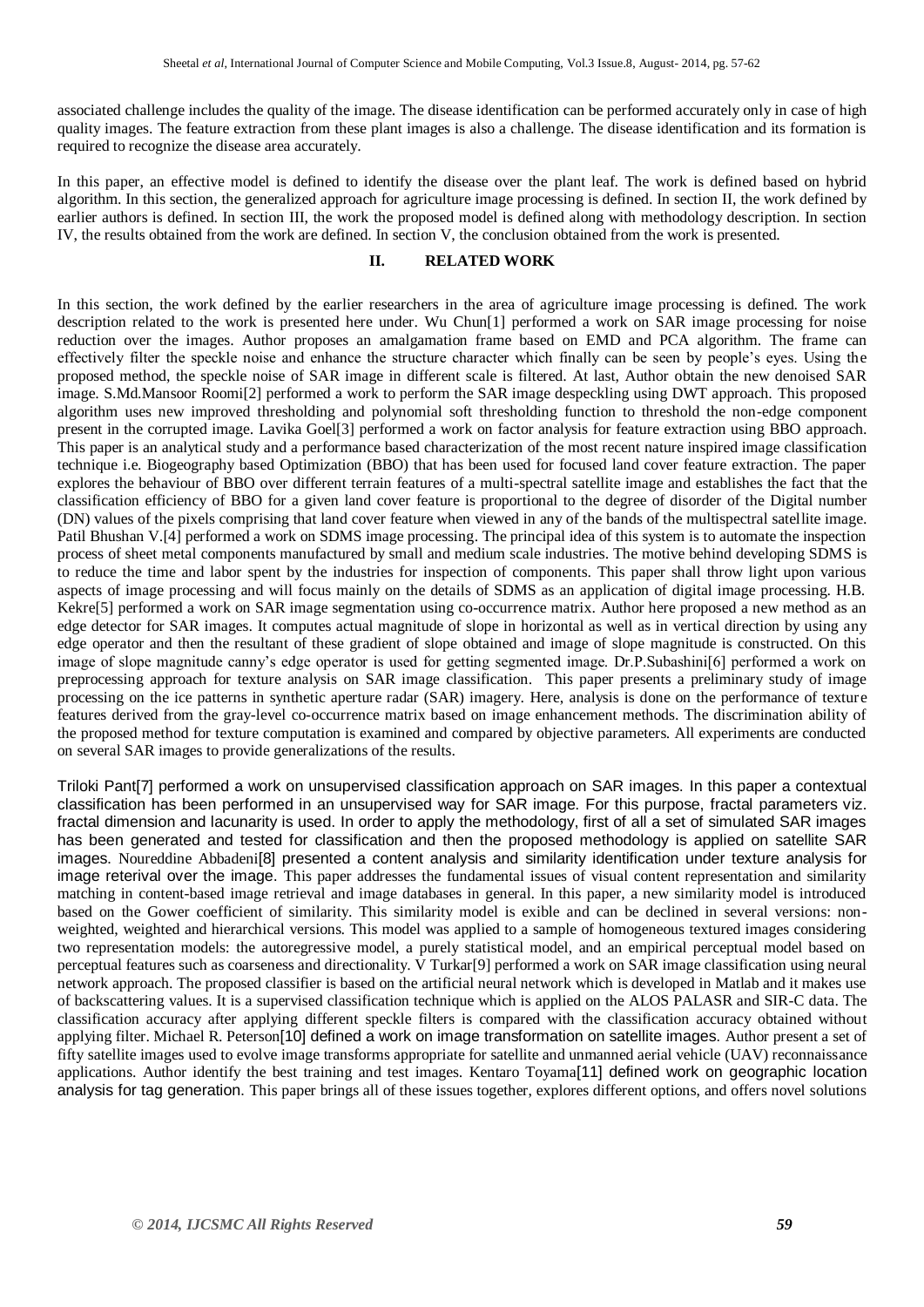where necessary. Topics include acquisition of location tags for image media, data structures for location tags on photos, database optimization for location-tagged image media, and an intuitive UI for browsing a massive location-tagged image database.

#### **III. RESEARCH METHODOLOGY**

In this paper, a hybrid model is defined for plant disease detection over the images. In this work a layered approach is suggested to perform the identification of disease in plant and to classify the collection of plant images based on the disease. To perform the disease identification in leaf image, at the earlier stage, the image segmentation will be applied to identify the image ROI. It will reduce the processing dataset. A color model based analysis will be performed to identify the image ROI. At the later stage, the multi parametric clustering will be implemented to segment different image out of these areas the effective identification of disease area will be performed. At the final stage, moment based analysis will be applied to identify the disease plant over the plant set. The presented work is about to reduce the false recognition rate and to provide the accurate disease identification over the leaf images. The work is defined as three main stages



Figure 3 : Layers of Proposed Approach

The model begins with the input plant image. The image can be in the form of jpg or gif or tiff image. Once the image will be extracted, the preprocessing is performed to adjust the image size, brightness etc. The image will be transformed to the required form for the further processing. After the pre processing stage, the image ROI extraction will performed to identify the leaf area. Later on high level clustering process will be performed to separate the image areas under the intensity constraint. In this work, the intensity analysis based clustering task is performed. The model begins with the input plant image. The image can be in the form of jpg or gif or tiff image. Once the image will be extracted, the preprocessing is performed to adjust the image size, brightness etc. The image will be transformed to the required form for the further processing. After the pre processing stage, the image ROI extraction will performed to identify the leaf area. Later on high level clustering process will be performed to separate the image areas under the intensity constraint. In this work, the intensity analysis based clustering task is performed. At the final stage, moment based will be applied to perform the detection of disease plant.

### **A) Clustering**

The method that is adopted for the clustering in this work is a distance-based partitional clustering. It uses Euclidian distance metric as the similarity criterion that guides the clustering process. Also it is a non-hierarchical method that does not find a hierarchical relation between the clusters formed. It is also a simultaneous clustering method whereas it considers the whole of the image at a time while performing the segmentation. The steps for a standard k-means clustering algorithm are as follows.

- 1. Consider a set of n data points (feature vectors) to be clustered. Here the data points are the image pixels.
- 2. Assume the no: of clusters as k, where  $2 \le k < n$ .
- 3. Randomly select k initial cluster center locations.
- 4. All data points are assigned to a partition defined by nearest cluster centers. This is determined by using a distance measure to check the closeness of the pixels to the chosen cluster centers.
- 5. After the partitioning, the cluster centers are moved to the geometric centroid of their data points in their respective partitions.
- 6. Repeat steps  $4 \& 5$  until the overall objective function is smaller than a given tolerance, or until the calculated cluster centers don't move to new points.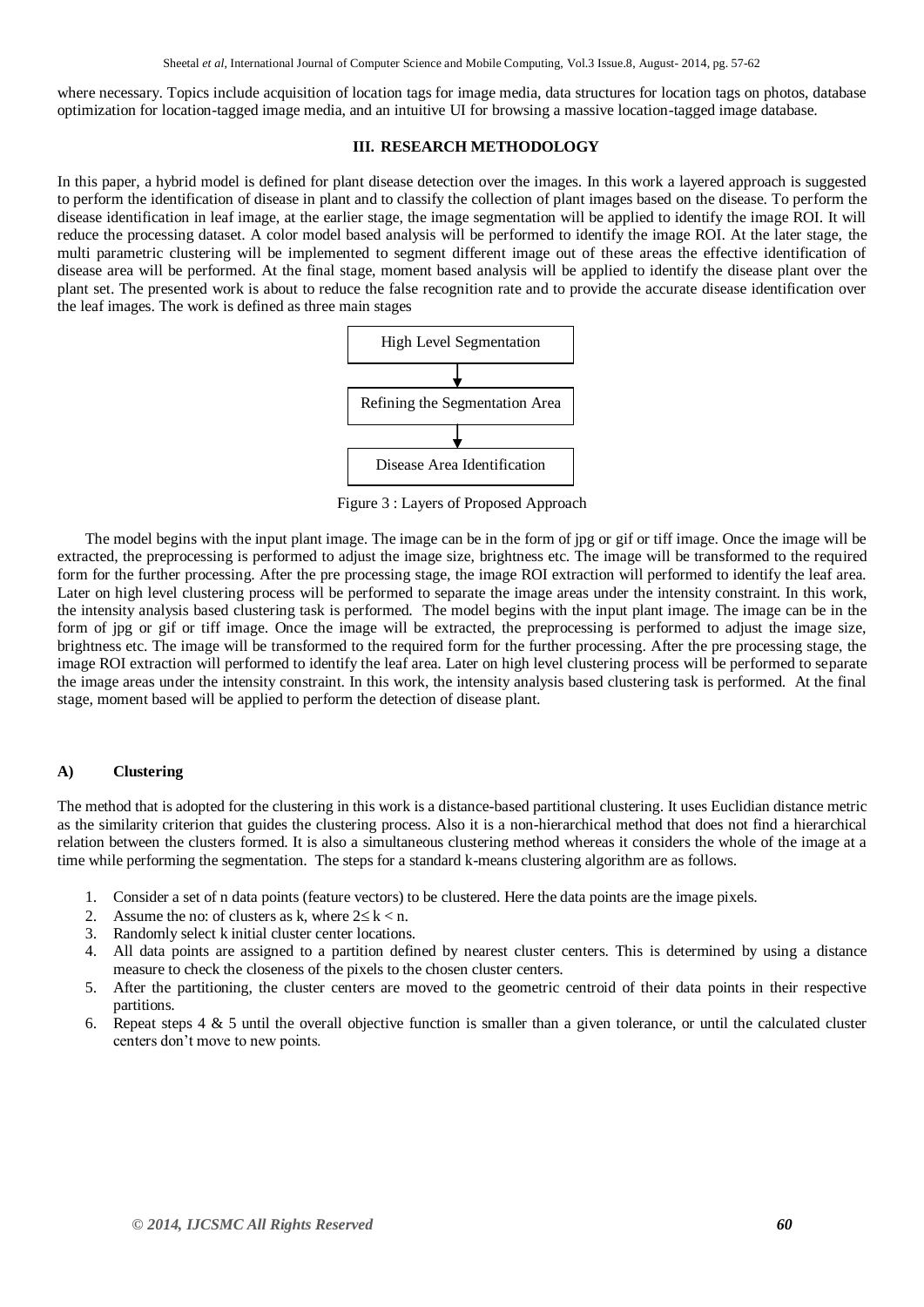## **IV. RESULTS**

In this present work, matlab based work is defined to perform the plant disease detection over the image. The results obtained from the work is given here under



Figure 4 : Input Image

Here figure 4 is showing the input image. The first stage of work is to perform the segmentation over the image. The segmentation is defined here using improved clustering approach. The clustered outcome of the work is shown here in figure 5.



Figure 5 : Clustering Stage

Here figure 5 is showing the implementation result of improved clustering approach. Here the variation analysis based dynamic clustering is applied for high level area segmentation. The figure is showing the input image is converted to 4 clusters. The clustering is based on the feature and the moment analysis.



Figure 6 : Disease Identification